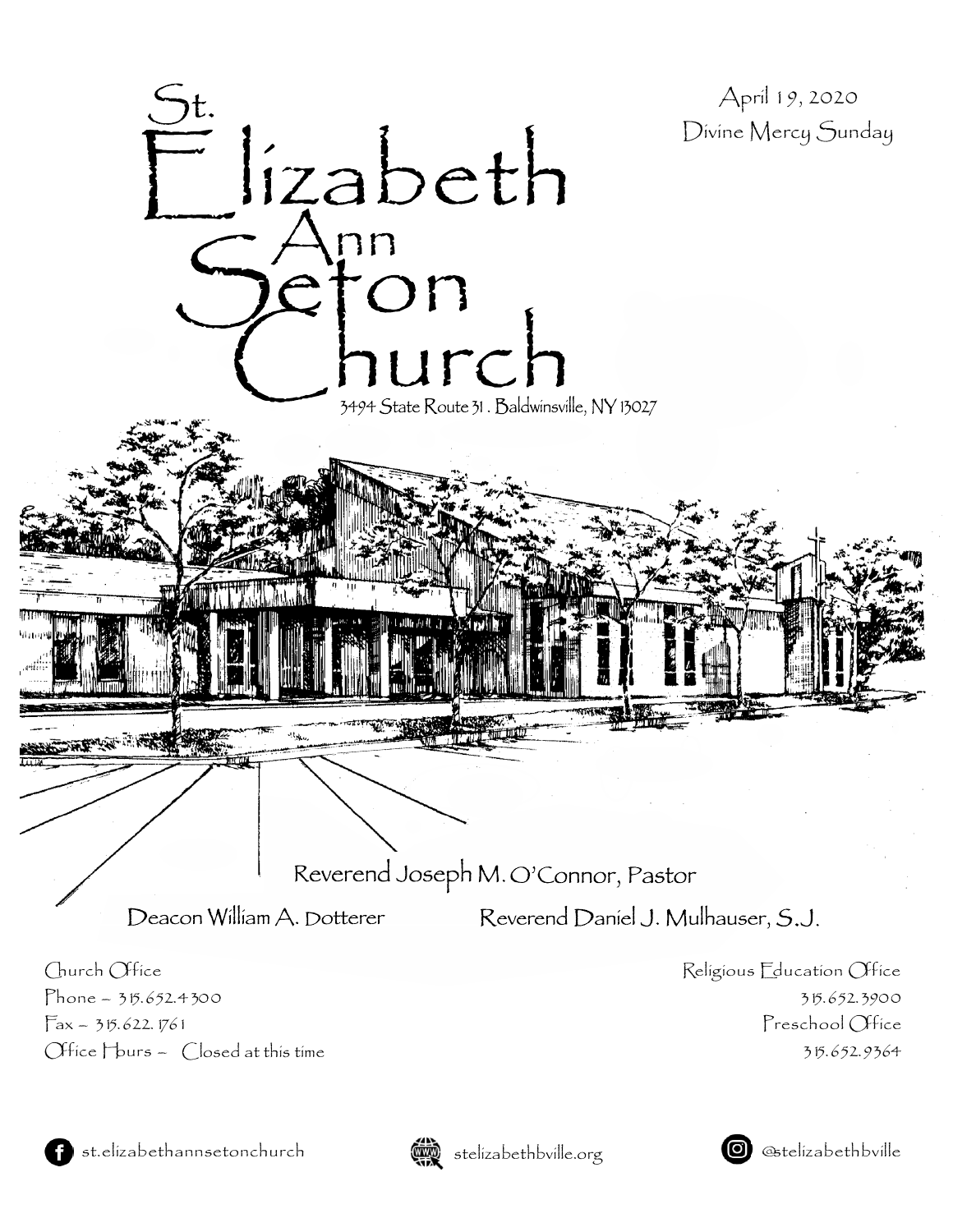### **ST. ELIZABETH ANN SETON PARISH STAFF**

| Nick Calaprico High School Faith Formation    |
|-----------------------------------------------|
| John Sheridan Middle School Faith Formation   |
| Julie Moss Elementary School Faith Formation  |
| Jennifer Guild Office/Human Development       |
|                                               |
|                                               |
|                                               |
|                                               |
|                                               |
|                                               |
| Parish TrusteesMichael McCarthy, Fran Jeffery |

Sive simply<br>that others may<br>simply live



**Parish Mission Statement** The Catholic community of St. Elizabeth Ann Seton, united in the love of God, comes together to worship the Father, the Son and the Holy Spirit, to provide for the spiritual growth of each member, to minister to one another's needs, to be servants and neighbors to all, to strengthen and share faith, to experience the richness of Jesus Christ. The Catholic community of St. Elizabeth Ann Seton, aware of its call to be the good news, accomplishes its mission through worship, education, service and personal example.

**May God Bless** and keep safe in his care our Service Men and Women whose lives are in danger every day. They heroically serve to defend and maintain freedom around the world as well as at home. Our prayer for them reflects our great admiration and love for them. May God bless them, watch over them, and protect them always.

**Prayer for Vocations** "Lord of the harvest, **BLESS** young people with the gift of courage to respond to your call. Open their hearts to great ideals, to great things. **INSPIRE** all of your disciples to mutual love and giving – for vocations blossom in the good soil of faithful people, **INSTILL** those in religious life, parish ministries, and families with the confidence and grace to invite others to embrace the bold and noble path of a life consecrated to you. **UNITE** us to Jesus through prayer and sacrament, so that we may cooperate with you in building your reign of mercy and truth, of justice and peace. Amen." (Pope Francis)

**Mass Intentions** No new Mass intention requests will be taken until the office reopens. Be assured that Fr. O'Connor will continue to say the mass each day for the scheduled intentions. While you may not be able to attend, your loved ones are being prayed for with the angels and the saints in attendance. If a day has multiple Mass intentions, they will be remembered together at the 9:00am Mass. If you requested one of those masses and would prefer to reschedule, please contact the Parish Office.

**B'ville Backpack Program needs our help** This is a local program run by the Baldwinsville Rotary Club designed to help fight hunger while protecting a child's dignity. Items can be dropped off in our gathering space 10am- 7pm daily. Items are single serving packages and in ready-to-eat packages so no cooking is involved: *Expiration dates must exceed June, 2020.*

 NEEDED: Raisins, Fruit Cups, Individual Packets of Peanut Butter, Cheese Filled Cracker, Dried Fruit Snacks, Pudding, Individual Packets of Pretzels, Assortment of Crackers/Cookies, Applesauce, Juice Boxes

**The Seton Food Pantry is open** Tuesday and Wednesday mornings. Families are given premade bags of groceries. Items that parishioners could donate for the bags are: cereal, granola bars, pasta, boxes of mac & cheese, canned fruit, juice boxes, canned vegetables, pasta sauce, soup, peanut butter, and canned tuna & chicken. Thank you for your help!!

**Confirmation is Postponed** Due to the current situation and regulations of social distancing, the scheduled Confirmation ceremony for April 26th will be postponed for a later date. Since the presence of a Bishop is required for the sacrament, we will have more information for a new date when the Diocese has decided on how they are going to proceed with the ceremonies.

**First Communions are rescheduled for June 13/14** In response to the limit on gatherings, First Communions will be moved to the Feast of the Most Holy Body & Blood of Christ – what a great weekend to receive Jesus for the first time! Updates will be sent to families from Julie Moss, director of Elementary Faith Formation.

**Staying in Communication:** Things have been changing rapidly, so please keep an eye on the website. We will also utilize the parish email program, MailChimp, which you can sign up for on the bottom of the website page. Consider following us on Facebook and Instagram for updates as well.

**Today is Divine Mercy Sunday** You can find more information and prayers here: thedivinemercy.org or on our parish website.

## **Please check our website for up to date information regarding events at St. Elizabeth Ann Seton Church.**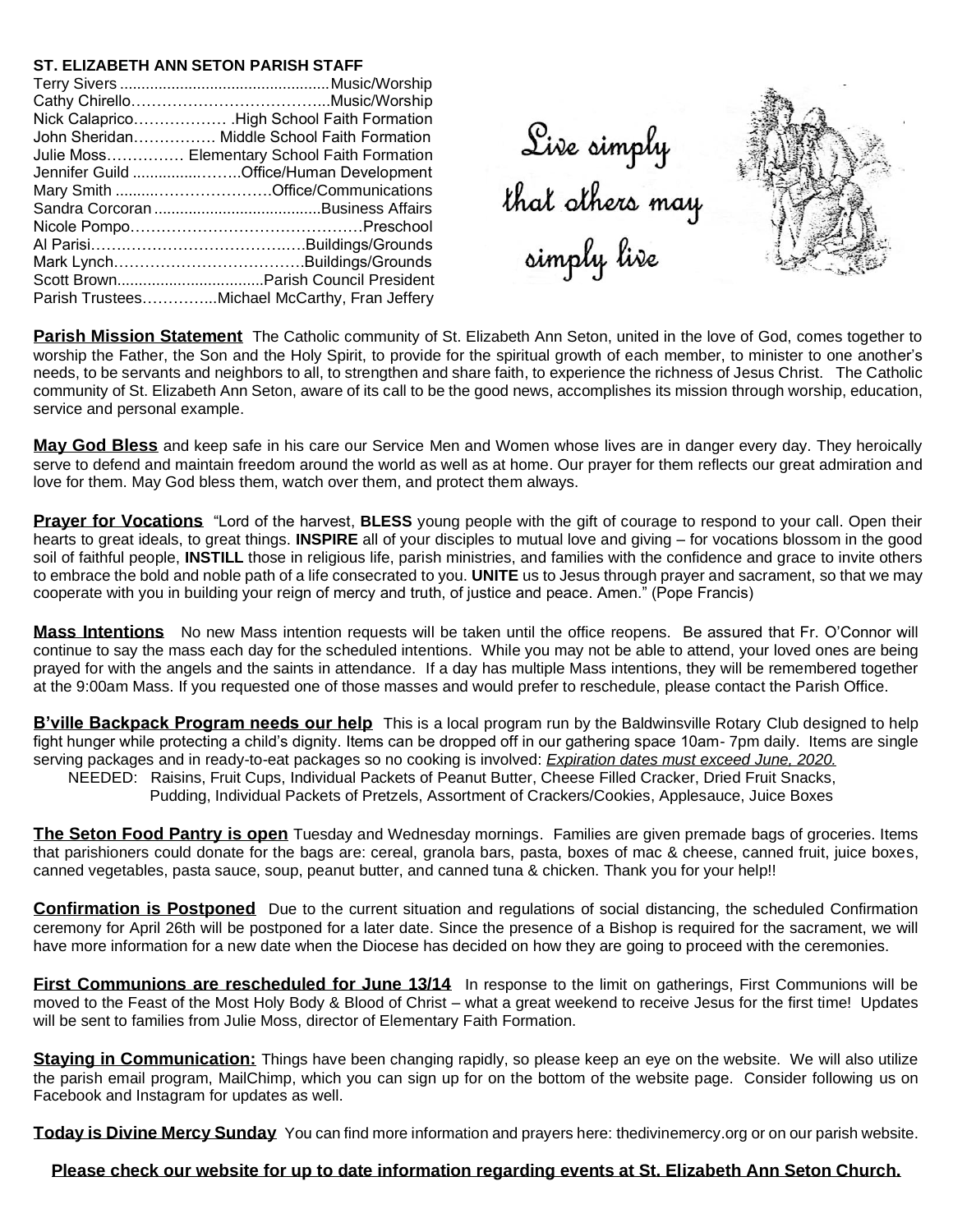**Join us for Mass Online** Mass will be streamed live Sundays at 9am. Daily Masses will be streamed live Monday-Friday also at 9am. Watch LIVE on our Facebook page (@SEASBville) or Watch LATER on our website

## **Prayer for Spiritual Communion**

*My Jesus, I believe that You are present in the Most Holy Sacrament. I love You above all things, and I desire to receive You into my soul. Since I cannot at this moment* r*eceive You sacramentally, come spiritually into my heart. I embrace You as if You were already there and unite myself wholly to You. Never permit me to be separated from You. Amen.*

**Electronic Offerings** Thank you to the numerous parishioners who continue to send in their offering envelopes. Perhaps you are looking for another way to do that. If you have online billing with your bank, you can request the bank to mail a paper check to St. Elizabeth Ann Seton Church at no cost to you or the parish. This can be set up on a recurring or one-time basis. We ask that you note your envelope number on the check either as the account number or in the memo line. Often this can be set up online through the "Bill Pay" section of your bank account website.

**Confessions** In following the Onondaga County "shelter in place" order, Bishop Lucia has asked that there be no scheduled Confessions at this time. Please contact Fr. O'Connor at the Parish Office if you have a request.

**Church and Office Hours** Following the order from New York State, Parish Offices are closed. The Church is open for private prayer from 10am-7pm daily. The Blessed Sacrament has been moved into the Worship Space to allow for social distancing.

**Transitional Deacon Ordination Postponed** Brendan Foley was scheduled to be ordained as a transitional deacon on April 18. At this time, that has been postponed to Friday, June 19th. Please keep Brendan, John Leo, and Dennis in your prayers as they await and continue to prepare for this next step towards priesthood.

**Sandwich Making** continues on Tuesday evenings. If you are scheduled, you will be contacted to set up a time which allows families to participate in this generous act of service while maintaining social distancing to remain healthy.

**Daily bREAD** – We usually use this space to point you to the media kiosk in the Gathering Space. During these days, we want to recommend that you take advantage of free offerings online such as:

- Magnificat Daily prayer and Mass readings (https://us.magnificat.net/free).
- Want to keep learning? Free Catholic movies, e-books, media & curriculum: (https://formed.org/faithathome).
- Don't forget our own access to ENGAGE: Word on Fire through our website or your smart phone (text: SEAS to 84576).

*The Word of God & Mother Seton…* Peter reminds us that the Resurrection of Jesus and our hope for new life are the result of the Father's "great *mercy*" (1 Pt. 1:3-9). Consider how Peter's words to disciples 2000 years ago continue to resonate today: *"although now for a little while you may have to suffer through various trials, so that the genuineness of your faith…may prove to be for praise, glory, and honor…of Jesus Christ."* We are constantly being invited to trust along this difficult journey of life and faith. Yet, our faith is precious to the Lord. *He* knows he can guide us through whatever unbearable crisis is before us…but how far are *we* willing to trust? Can we surrender our control, and receive His gift of faith in return? While we may feel like we are at the end of our rope, may our confidence be lifted up knowing that God's Divine Mercy is powerful beyond our comprehension. Our trials can draw us closer to Jesus; his gift of Mercy enables us to trust and believe in him.

"I commend my soul to Your hands, Your hands which have created and supported my being, those hands which have been ever open to fill me with every blessing—to them I commend my soul created in Your image and redeemed in Your blood *and destined to enjoy for eternity the fruits of Your mercy…*"—St. Elizabeth Ann Seton

**A Prayer Chain** is in place at St. Elizabeth Ann Seton. Serving on the Prayer Chain is a way for good people to serve God and to bring blessings to others who will be grateful for the prayers of Prayer Chain Members. If prayers for self or for others are needed and desired, please call the Parish Office at 652-4300 and your prayer requests will be forwarded to Angie Peterson.



**Weekly Scriptures**<br>Readings for April 19, 2020 Acts 2:42-47 1 Peter 1:3-9 John 20:19-31

R**eadings for April 26, 2020** Acts 2:14, 22-33 1 Peter 1:17-21 Luke 24:13-35

*Daily Mass Readings are available online at: usccb.org/bible/readings*